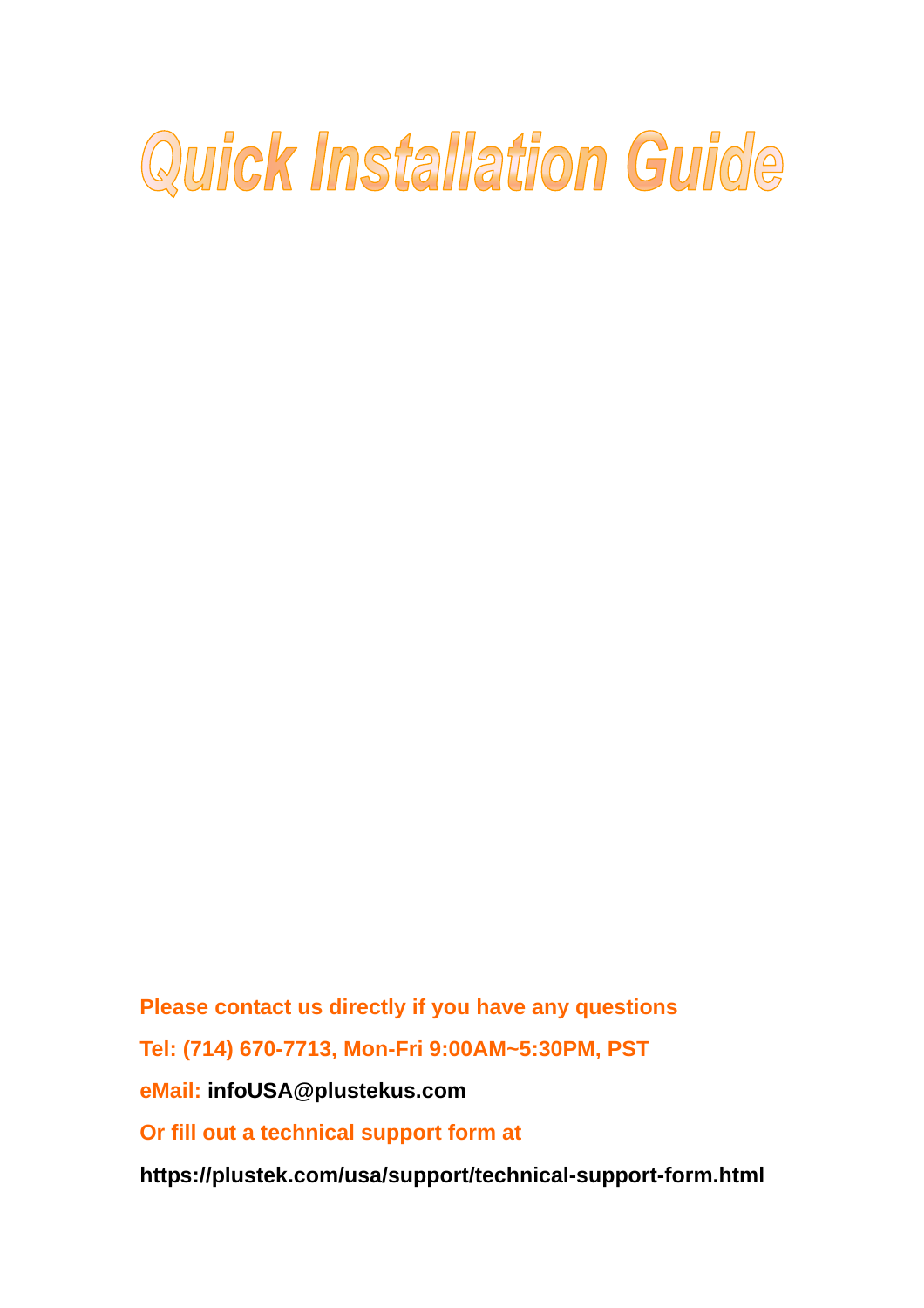## **Installing the Scanner**

Please follow the step-by-step procedures described below to install the USB scanner.

\*You may find the latest driver on our official website [www.plustek.com](http://www.plustek.com/) -> Support & Download -> Drivers and Downloads

## **Installing SilverFast Software**

- 1. Insert the Setup / Application USB stick into your computer.
- 2. Install the **SilverFast** software by the following path: Mac OS X: **OPTICFILM** > **Mac** > **SilverFast** > **SF-Installer.dmg**

If a more recent SilverFast version is available online, the following dialog will be displayed.



Click [OK] to download and install the latest SilverFast version from the internet or click [Cancel] to install the out-of-date version from the USB stick.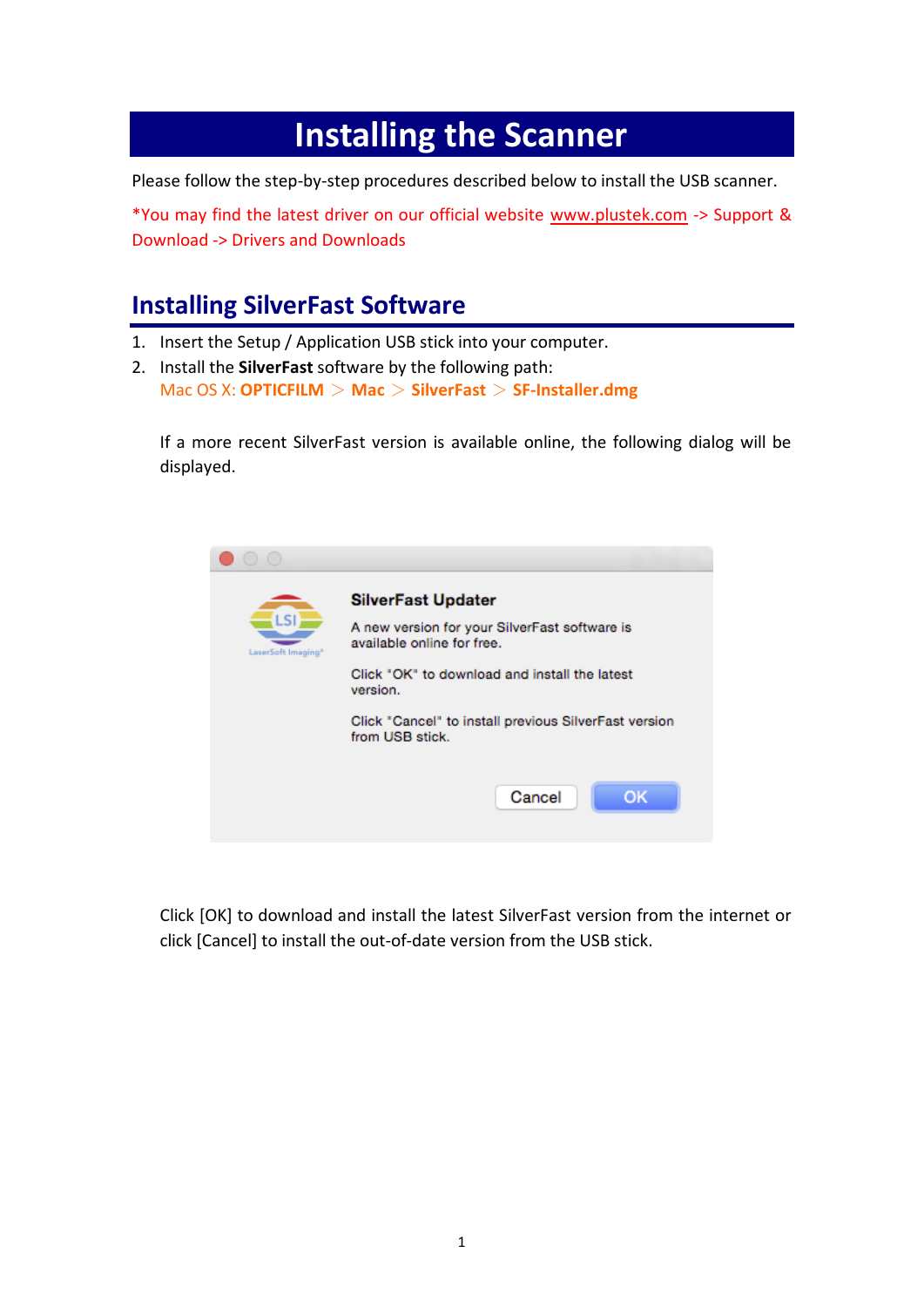3. Follow the on-screen instructions.

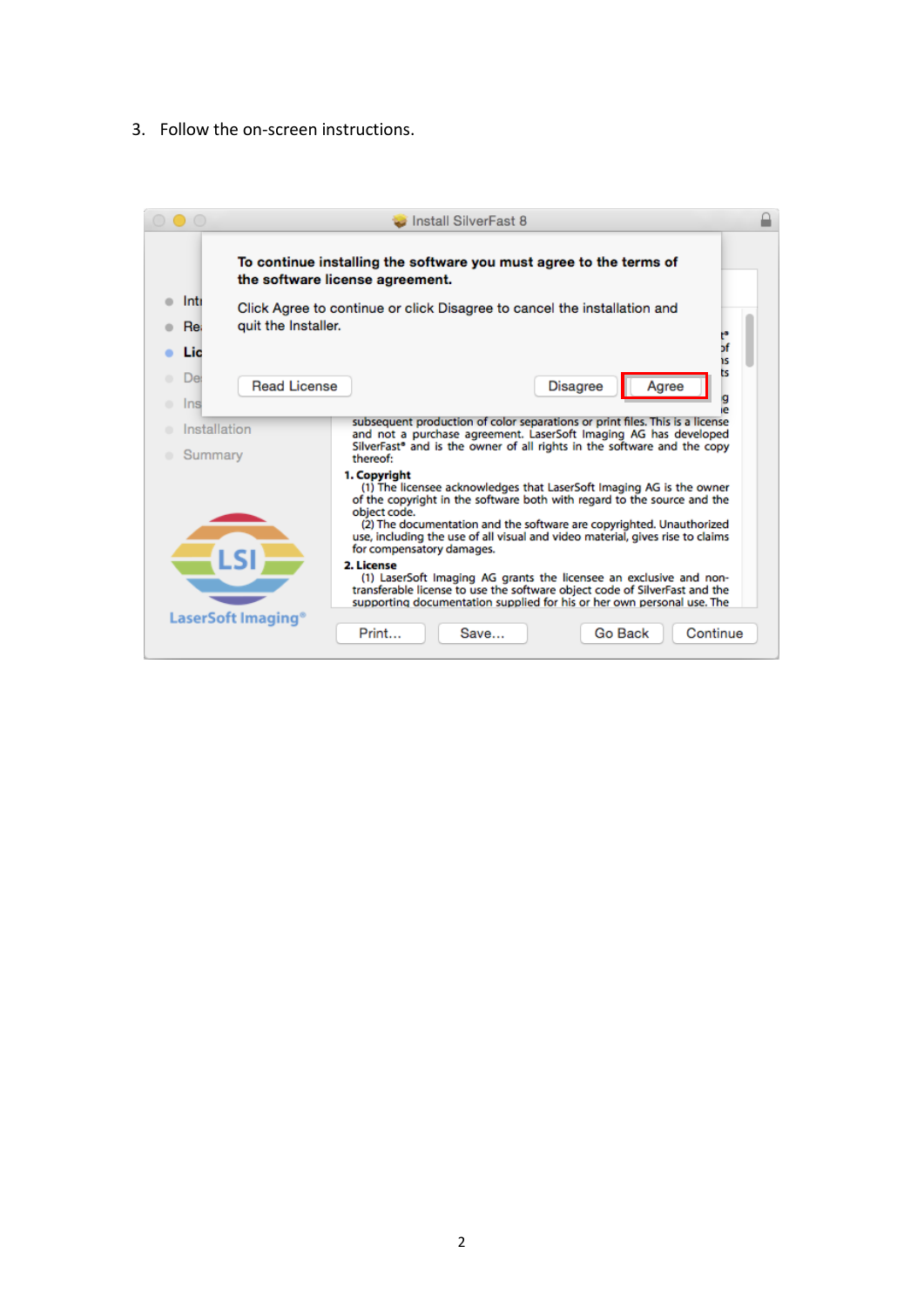4. After the installation finishes, click on [Close] to exit the installer.

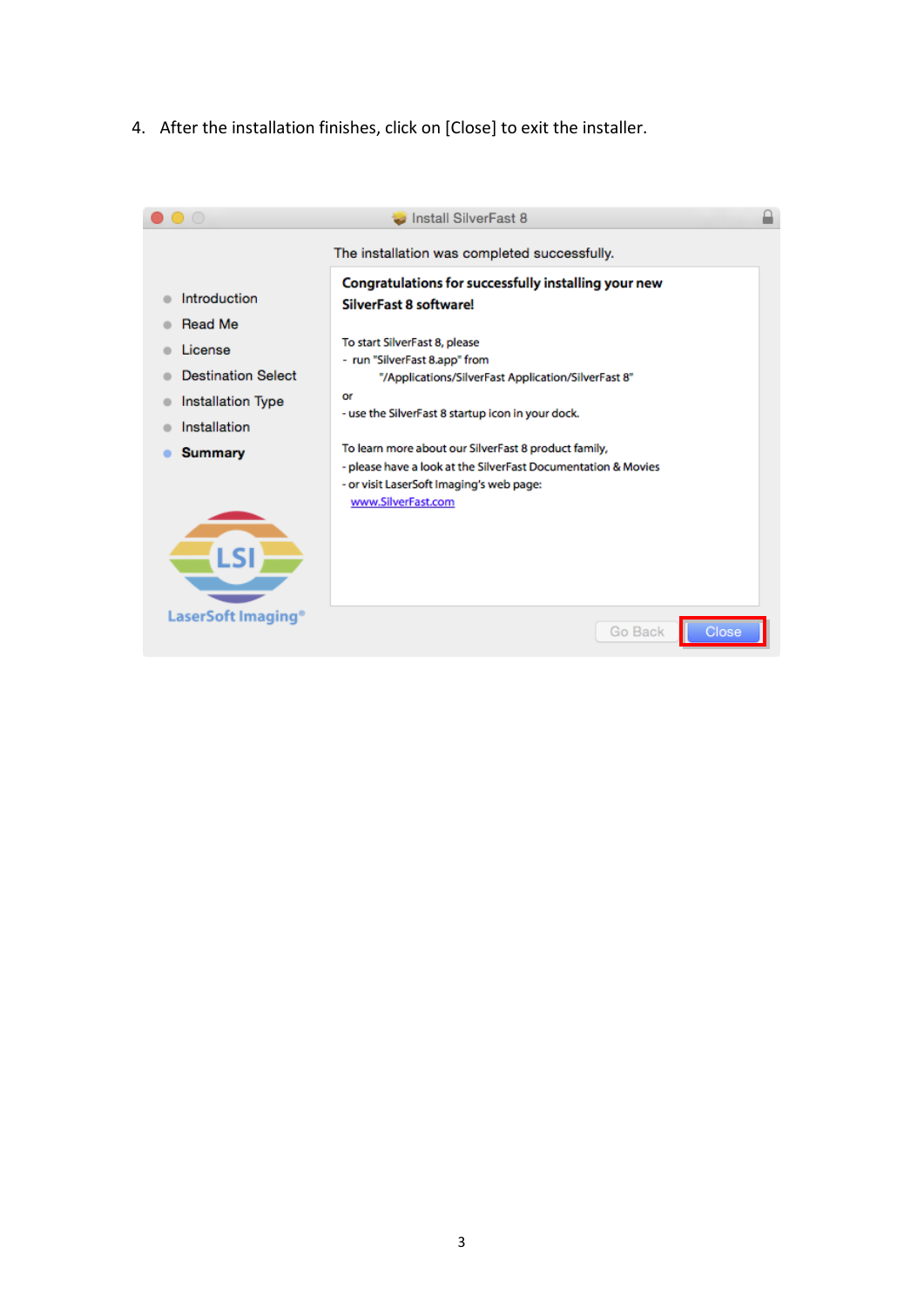## **Power on the Scanner**

Press and hold the button for 2 seconds then release the button to turn the scanner ON.





Press and hold the button for 2 seconds then release the button to turn the scanner OFF.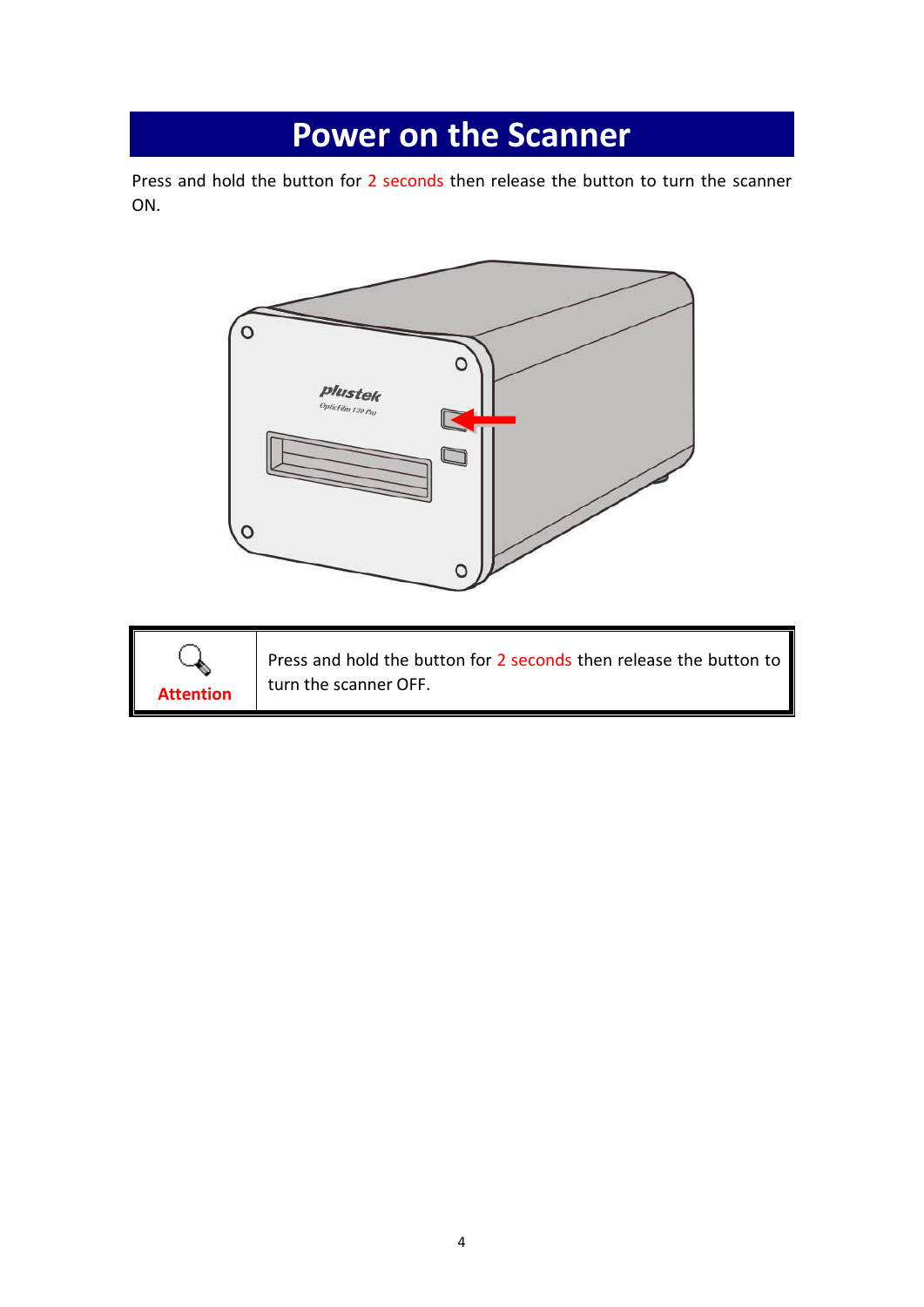#### **Request for SilverFast Serial Number**

1. Visit the website **www.silverfast.com/activation-plustek** and follow the instructions. You will need your scanner hardware serial number.



2. Enter your scanner hardware serial number, your name, and your email address. The SilverFast serial number will be sent to your registered email address.

|                                                                 | Please check to have entered your hardware serial number correctly and then fill out the form<br>below, so that we can send your free copy of SilverFast Ai Studio. This email will also contain<br>a download link where you can download the latest version for your scanner.           |
|-----------------------------------------------------------------|-------------------------------------------------------------------------------------------------------------------------------------------------------------------------------------------------------------------------------------------------------------------------------------------|
| Hardware Serial Number                                          | <b>Edit Hardware Serial Number</b><br>1A32                                                                                                                                                                                                                                                |
| First Name, Last Name:                                          |                                                                                                                                                                                                                                                                                           |
| Country:                                                        | ٧<br>Taiwan                                                                                                                                                                                                                                                                               |
| Your serial number will be sent to the following email address: |                                                                                                                                                                                                                                                                                           |
| Fmail address:                                                  |                                                                                                                                                                                                                                                                                           |
| Email (re-enter):                                               |                                                                                                                                                                                                                                                                                           |
| data protection. We will not pass your data to any third party. | Subscribe to our newsletter and get great discounts and additional information about your<br>individual scanner and SilverFast software version. We comply with all legal requirements on<br>. Yes, please. I'd like to receive the SilverFast newsletter (approximately 6 times a year). |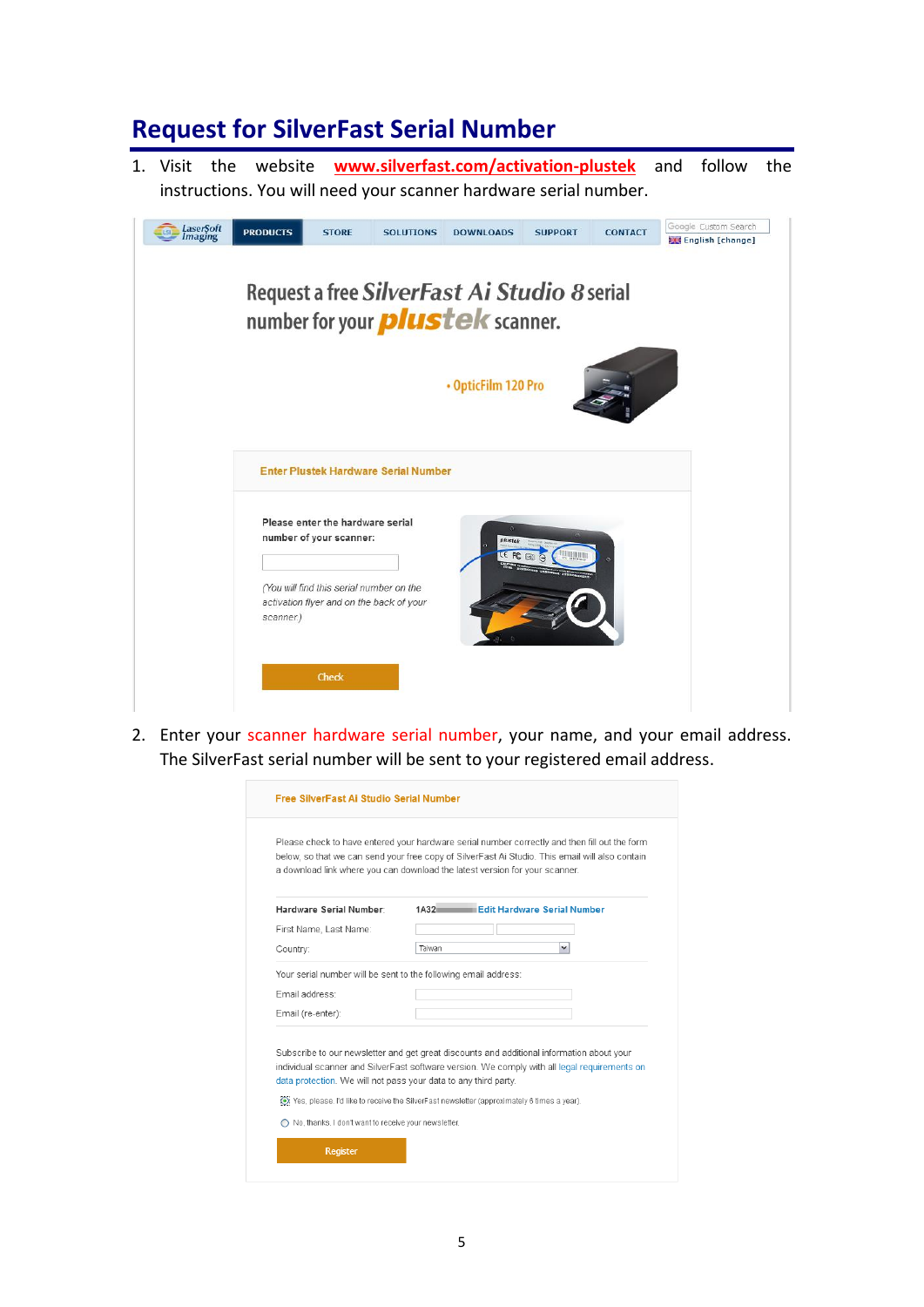### **SilverFast Software Serialization**

1. Launch the SilverFast program using the SilverFast shortcut on your Desktop. Verify your [Image Source] and [Language selection], then click on [Start] to launch the program.